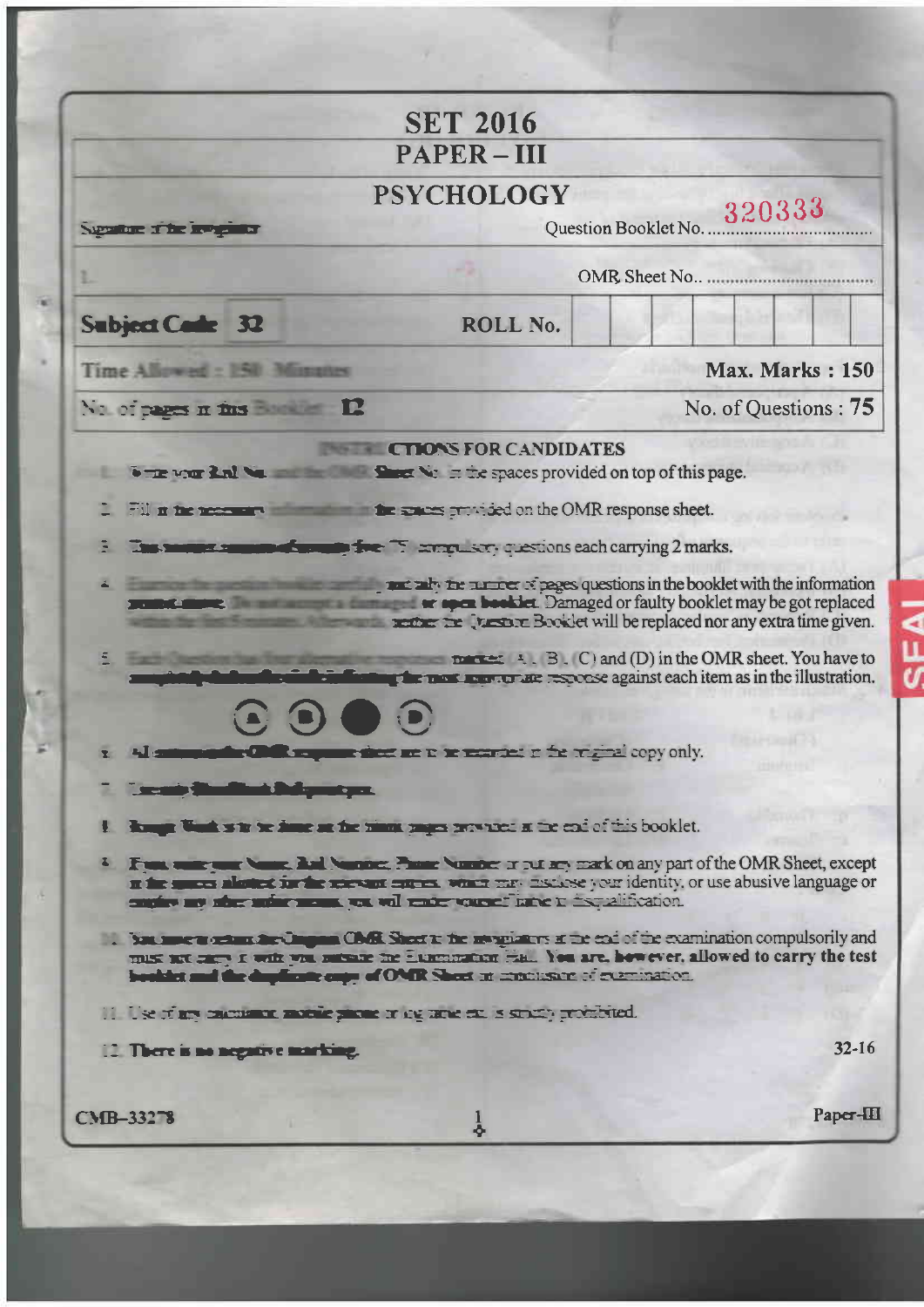## **PAPER-III PSYCHOLOGY**

 $7.$ 

8.

- Chess masters can recall the exact positions of most  $\vert 5$ . 1. pieces after a brief glance at the game board. This ability is best explained in terms of
	- (A) Flashbulb memory
	- (B) Chunking
	- (C) Iconic memory
	- (D) The serial position effect
- 2. Papez's theory of emotion is
	- (A) A peripheral theory
	- (B) A hypothalamic theory
	- (C) A cognitive theory
	- (D) A cortical theory
- $3.$ Problem solving comprises of different stages which refer to the sequence of:
	- (A) Preparation; illumination; incubation; verification.
	- (B) Incubation; preparation; illumination; verification.
	- (C) Preparation, incubation; illumination, verification.
	- (D) Preparation, incubation, verification, illumination

|         |                |             |                |   |    | Match the items in the lists given below: |
|---------|----------------|-------------|----------------|---|----|-------------------------------------------|
|         | List-I         |             |                |   |    | List - II                                 |
|         |                | (Theorists) |                |   |    | (Concepts)                                |
| D.      | <b>Bandura</b> |             |                |   | 1. | Observable                                |
|         |                |             |                |   |    | behaviour                                 |
| q.      |                | Thomdike    |                |   | 2. | Modeling                                  |
| r.      | Tolman         |             |                |   | 3. | Law of effect                             |
| $S_{-}$ | Watson         |             |                |   | 4. | Latent learning                           |
| Code:   |                |             |                |   |    |                                           |
|         | р              | q           | r              | S |    |                                           |
| (A)     | $\overline{2}$ | 3           | 4              |   |    |                                           |
| (B)     | 3              | 4           | $\overline{2}$ |   |    |                                           |
| (C)     | 4              | 2           | 3              |   |    |                                           |

**CMB-33278** 

 $(D)$ 

3

 $\mathbf{1}$ 

 $\overline{2}$ 

 $\overline{4}$ 

 $\overline{4}$ 

- Which of the following substances is most likely to facilitate the formation of new memories?
	- (A) Alcohol (B) Valium
	- (C) Marijuana (D) Epinephrine
- 6. The "psychic secretions" that interfered with Pavlov's experiments on digestion were
	- (A) Unconditioned responses
	- (B) Primary reinforcers
	- (C) Conditioned responses
	- (D) Conditioned Stimuli
	- Rogers in his Person Centred Counselling approach emphasizes and
		- (A) Empathy; Sympathy
		- (B) Experiential focussing; Unconditional positive regard
		- (C) Congruence; Sympathy
		- (D) Unconditional Positive Regard; Empathy
		- Which of the following best explains why milliondollar lottery winners and paraplegics report similar levels of happiness?
		- (A) James Lange Theory
		- (B) Opponent-Process Theory
		- (C) Relative Deprivation Principle
		- (D) Adaptation Level Principle
- 9. Looking at your computer screen close up and from the left casts a different image on your retina compared to looking at it from across the room and from the right; yet, we know that the monitor remains the same and retains the same dimensions. This phenomenon is known as
	- (A) Perceptual constancy
	- (B) Depth perception
	- (C) Differential Threshold
	- (D) Subliminal perception

Paper-III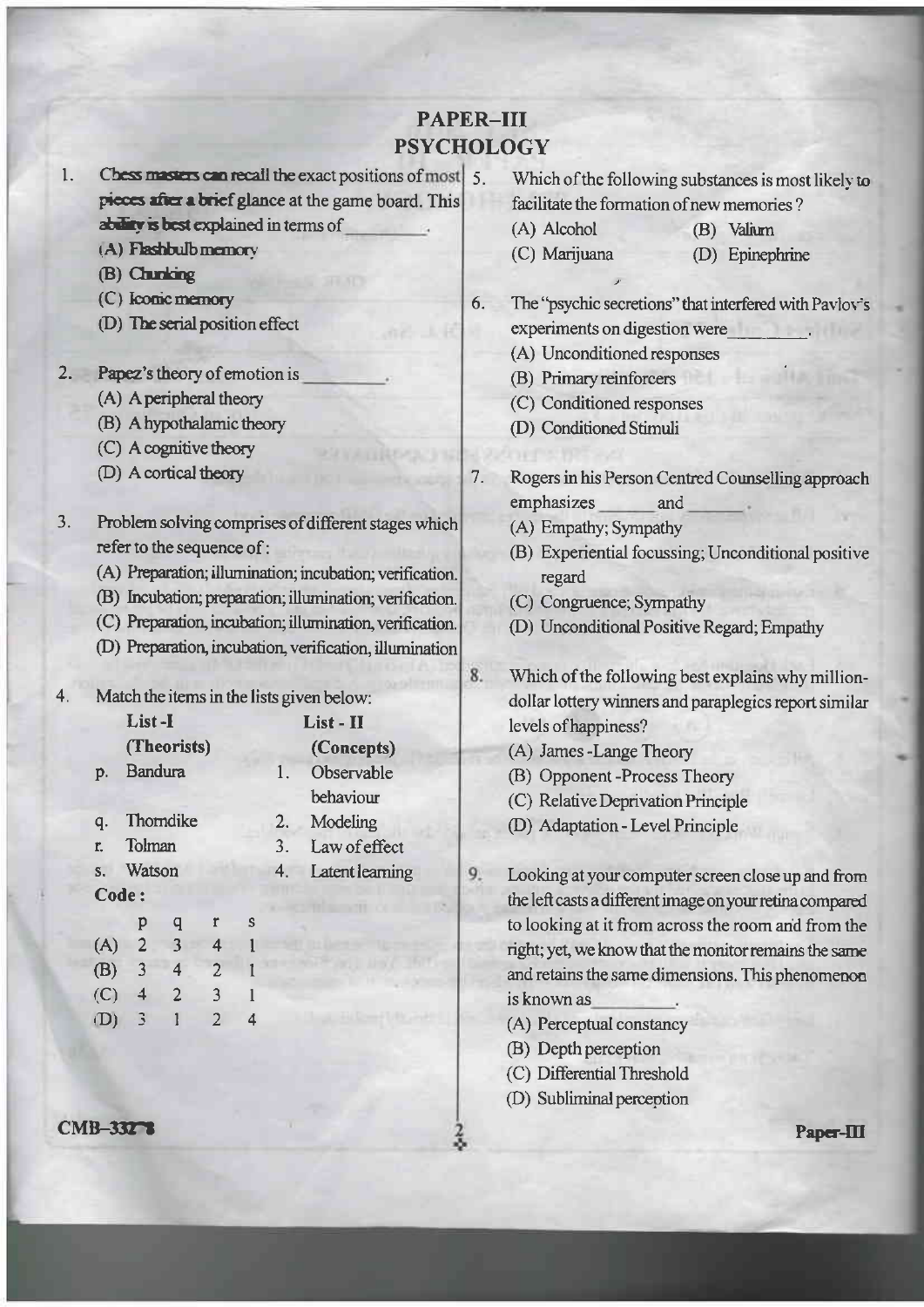| 10.<br>According to the CannonBard theory, body arousal 13.                       |                                                                                  |
|-----------------------------------------------------------------------------------|----------------------------------------------------------------------------------|
| is to the sympathetic nervous system as subjective                                | Read each of the following two statements-                                       |
| awareness of emotion is to the                                                    | Assertion (A) and Reason (R) and indicate your                                   |
| (A) Cortex                                                                        | answer using the code given below:                                               |
| (B) Hypothalamus                                                                  | Assertion (A): Environments that influence                                       |
| (C) Thalamus                                                                      | educational and cultural opportunities                                           |
| (D) Parasympathetic nervous system                                                | enhance crystallized intelligence.                                               |
|                                                                                   | Reason (R):<br>Crystallized intelligence is developed                            |
| 11.                                                                               | through stimulating fluid intelligence.                                          |
| Which of the following statement is false?                                        | Code:                                                                            |
| (A) Episodic memory is less highly organized than<br>semantic memory              | $(A)$ Both $(A)$ and $(R)$ are true and $(R)$ is correct<br>explanation of $(A)$ |
| (B) Episodic memory is part of the long term memory                               | (B) Both $(A)$ and $(R)$ are true, but $(R)$ is not the                          |
| organisation                                                                      | correct explanation of (A)                                                       |
| (C) Episodic memory is more susceptible to forgetting                             | $(C)$ (A) is true, but $(R)$ is false                                            |
| than semantic memory                                                              | (D) (A) is false, but $(R)$ is true                                              |
| (D) Episodic memory may become a part of Semantic                                 |                                                                                  |
| memory                                                                            | 14.<br>Visual information is processed by                                        |
|                                                                                   | before<br>it is processed by                                                     |
| 12.<br>Match List -I (Studying Motivation) with that of                           | (A) Feature detectors, rods and cones                                            |
| List - II (Explanation) and mark your answer with the                             |                                                                                  |
| help of the code given below:                                                     | (B) Ganglion cells, feature detectors                                            |
| List-I<br>List - II                                                               | (C) Bipolar cells, rods and cones                                                |
| (Studying Motivation)<br>(Explanation)                                            | (D) Optic nerve, ganglion cells                                                  |
| Behaviouristic<br>1. Interpersonal relations                                      | 15.                                                                              |
| Approach<br>with community.                                                       | Pituitary gland is called master gland because :                                 |
| Humanistic<br>2. Incentives, rewards                                              | (A) Hormones secreted by Posterior Pituitary regulate                            |
| Approach<br>and punishment.                                                       | the activities of other glands                                                   |
| Cognitive Approach 3. Actualising needs.<br>$\mathbf{r}$                          | (B) Hormones secreted by Anterior Pituitary regulate                             |
| Socio-cultural<br>$5 -$<br>4. Behaviour is                                        | the activities of other glands                                                   |
| Approach<br>determined by our                                                     | (C) Hormones secreted by both Posterior and                                      |
| thinking and attribution                                                          | Anterior Pituitary regulate the activities of other                              |
| Code:                                                                             | glands                                                                           |
| Р<br>q<br>Г<br>S                                                                  | (D) It is located in the Central Nervous System                                  |
| $(A)$ 2<br>$\overline{3}$<br>$\blacktriangleleft$<br>1                            |                                                                                  |
| $(B) - 3 = 2$<br>$\overline{\mathbf{A}}$<br>1                                     | 16. What would be the degrees of freedom for the                                 |
| $(C)$ 1<br>2 <sup>1</sup><br>$\overline{\mathbf{4}}$<br>3                         | second-order interaction effect in a 3×3×2 factorial                             |
| (D)<br>$\overline{\mathbf{3}}$<br>$\overline{2}$<br>-1<br>$\overline{\mathbf{4}}$ | design?                                                                          |
|                                                                                   | $(A)$ 2<br>$(B)$ 4                                                               |
|                                                                                   | $(C)$ 9<br>$(D)$ 18                                                              |

ħ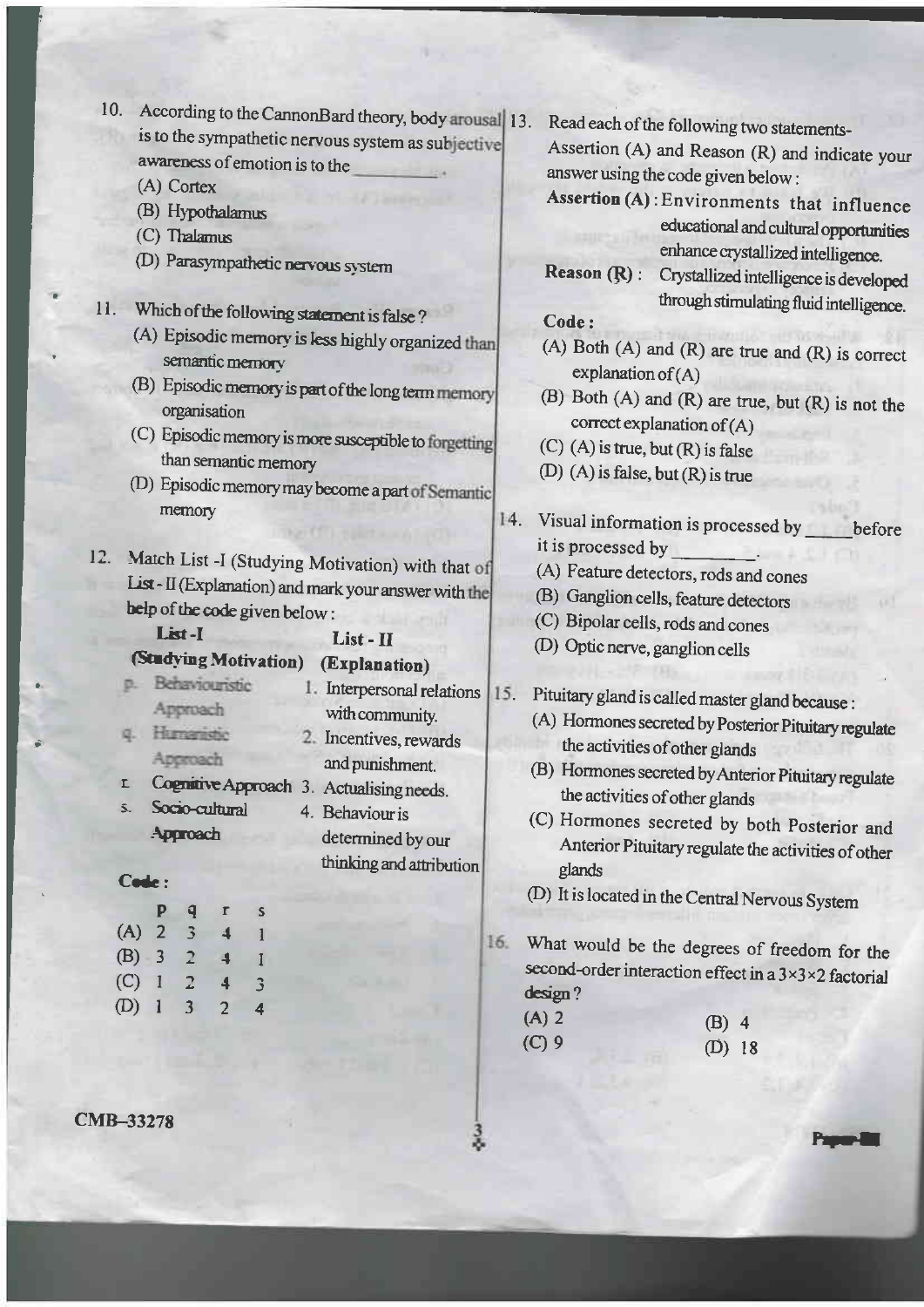|     |                                                                                                                           | 17. The philosopher Immanuel Kant emphasized that 22.                                                                                                                               |                                                       |         | Given below are two statements, the first labeled as                                                                                                                                                                                  |
|-----|---------------------------------------------------------------------------------------------------------------------------|-------------------------------------------------------------------------------------------------------------------------------------------------------------------------------------|-------------------------------------------------------|---------|---------------------------------------------------------------------------------------------------------------------------------------------------------------------------------------------------------------------------------------|
|     | (A) Perception is the same as sensation<br>experience<br>(C) The whole is equal to sum of its parts<br>sensory experience | (B) We learn to perceive the world through<br>(D) Perception depends on innate ways of organizing                                                                                   |                                                       | values. | Assertion (A) and the other labeled as Reason $(R)$ .<br>Indicate your answer using the code given below:<br>Assertion (A): In attitude scaling by Equal<br>Appearing Intervals Method, median<br>is usually employed to obtain scale |
| 18. | Personality Disorder?                                                                                                     | Which of the following are features of Borderline                                                                                                                                   | $Reason (R)$ :                                        |         | In normal distribution mean, median<br>and mode are the same.                                                                                                                                                                         |
|     | Affective instability<br>1.                                                                                               |                                                                                                                                                                                     | Code:                                                 |         |                                                                                                                                                                                                                                       |
|     | Lack of remorse<br>2.<br>Impulsivity<br>3.                                                                                |                                                                                                                                                                                     | explanation of $(A)$                                  |         | (A) Both $(A)$ and $(R)$ are true and $(R)$ is the correct                                                                                                                                                                            |
|     | Self-munilation<br>4 <sub>1</sub><br>5.<br>Over concern with order and rules.<br>Code:                                    |                                                                                                                                                                                     | correct explanation                                   |         | (B) Both (A) and (R) are true, but (R) is not the                                                                                                                                                                                     |
|     | $(A) 1, 2$ and 3                                                                                                          | (B) $1, 3$ and 4                                                                                                                                                                    | $(C)$ (A) is true, $(R)$ is false                     |         |                                                                                                                                                                                                                                       |
|     | $(C)$ 1,2, 4 and 5                                                                                                        | (D) 2, 3, 4 and 5                                                                                                                                                                   | (D) (A) is false, $(R)$ is true                       |         |                                                                                                                                                                                                                                       |
|     | identity?<br>$(A)$ 2-3 $\frac{1}{2}$ years<br>$(C)$ 4 <sup>1</sup> / <sub>2</sub> - 7 years                               | 19. By what age children are aware of gender stability as 23.<br>per Kohlberg's theory of the development of gender<br>(B) $3\frac{1}{2} - 4\frac{1}{2}$ years<br>$(D)$ 11-14 years | suffer from:<br>(A) Gertsman Syndrome                 |         | Patients with damage to the frontal lobes behave as if<br>they lack a control system that monitors their<br>processing resources appropriately. They are said to                                                                      |
| 20. |                                                                                                                           | The fifth ego crisis stage given by Erikson, identity<br>versus role confusion, corresponds to which of the                                                                         | (B) Dysexecutive Syndrome<br>(C) Korsakoff's Syndrome |         |                                                                                                                                                                                                                                       |
|     | Freud's stages?                                                                                                           |                                                                                                                                                                                     | (D) Parkinson's syndrome                              |         |                                                                                                                                                                                                                                       |
|     | $(A)$ Genital                                                                                                             | (B) Latency                                                                                                                                                                         |                                                       |         |                                                                                                                                                                                                                                       |
|     | $(C)$ Phallic                                                                                                             | (D) Anal                                                                                                                                                                            | Costa and McCrae's NEO-PI-R?                          |         | 24. Which of the following dimension/s do not belong $\approx$                                                                                                                                                                        |
| 21. |                                                                                                                           | Give the correct sequence for stages of language                                                                                                                                    | Conscientiousness<br>L.                               |         |                                                                                                                                                                                                                                       |
|     | Phonology<br>1.                                                                                                           | development to attain different features, given below :                                                                                                                             | Psychoticism<br>2.                                    |         |                                                                                                                                                                                                                                       |
|     | 2. Semantics                                                                                                              |                                                                                                                                                                                     | 3.                                                    |         |                                                                                                                                                                                                                                       |
|     | 3. Syntax                                                                                                                 |                                                                                                                                                                                     | Agreeableness                                         |         |                                                                                                                                                                                                                                       |
|     | 4. Pragmatics                                                                                                             |                                                                                                                                                                                     | 4. Lie scale                                          |         |                                                                                                                                                                                                                                       |
|     | Code:                                                                                                                     |                                                                                                                                                                                     | Code:                                                 |         |                                                                                                                                                                                                                                       |
|     | $(A \mid 2, 3,4)$                                                                                                         | $(B)$ 2,3,4, 1                                                                                                                                                                      | $(A)$ 2 only                                          |         | $(B)$ 2 and 4 comp                                                                                                                                                                                                                    |
|     | $(C)$ 3.4, 1.2                                                                                                            | (D) $4,3,2,1$                                                                                                                                                                       | $(C)$ 1, 3 and 4 only                                 |         | (D) $2, 3$ and $4$ mm                                                                                                                                                                                                                 |
|     | <b>CMB-33278</b>                                                                                                          |                                                                                                                                                                                     |                                                       |         |                                                                                                                                                                                                                                       |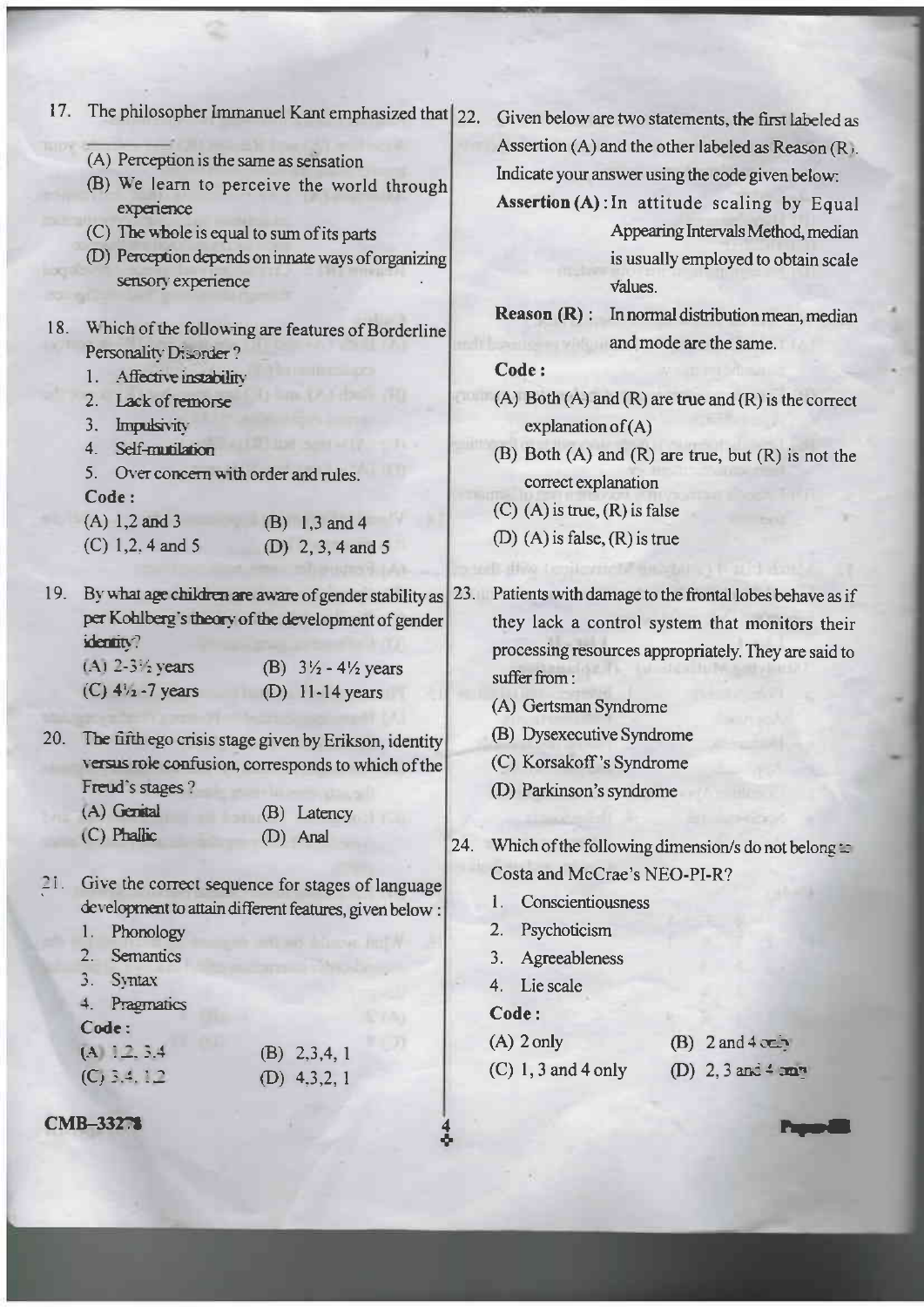- 25. Evidence that people can develop an emotional 30. preference for stimuli to which they have been anknowingly exposed has convinced Robert Zajone that
	- A. Our fast ghiane art mharacet is our emotional
	- (B. Our normal focus p of love and anger are often **Continental**
	- (C) Sunctions enotions procede cognition
	- .D. Empressor reactions has our perceptions of the worki
- 26. Which of the following psychologists believed that some people tend to have a pessimistic explanatory style, characterized by the tendency to blame bad events on themselves?
	- (A) Aaron Beck (C) Karen Horney
- (B) Martin Seligman (D) Sigmund Freud
- 27. A soldier experiences sudden blindness after returning from the battle. He would most likely be diagnosed
	- with which of the following disorders?
	- (A) Conversion disorder (B) Dissociative disorder
	- (C) Bipolar disorder (D) Phobic disorder

28. The tendency to 'blame the victim' in a rape case is an example of which of the following terms?

- A Fundamental attribution error
- **B** Dendividuation
- C Section ing bias
- $D$   $\exists$   $\Rightarrow$  Just world phenomenon
- Magriz B Arabid is widely recognized as
	- A The hest environments
	- B) Theoris women contours theoris
	- (C) The pioneer of cognitive emotion theory in 35. modern psychology
	- (D) The only theorist for relating emotions with memories
- Gamblers who insert coins in a slot machine are reinforced on a schedule.
- (A) Fixed-interval

(C) Fixed-ratio

(B) Variable-interval

- (D) Variable-ratio
- Signal detection theory is based upon the idea that:  $31.$ 
	- (A) A subject's response bias, as well as the sensitivity of their sense organs, can influence their psychophysical detection thresholds
	- (B) Subjects are not always honest in reporting their sensations
	- (C) That once a signal has been detected, it must be semantically interpreted
	- (D) There are individual differences in sensory thresholds
- Which stage of sleep has delta waves for more than  $32.$ 50% of the time?
	- $(A)$  Stage 4 (B) Stage 2 (C) Stage 3
		- (D) Stage 1
- 33. An attorney's use of misleading questions may distort a witness' recall of a crime due to the dynamics of
	- (A) State dependent memory
	- (B) Memory construction
	- (C) Proactive Interference
	- (D) Implicit memory

34. Which of the following is not a cause of forgetting?

- (A) Interference (B) Decay
- (C) Selective attention (D) Retrieval inhibition

How many subjects would be required in a  $3 \times 3 \times 2$  factorial design with ten subjects per cell?

 $(A) 10$  $(B)$  18  $(C)$  90  $(D)$  180

**CMB-33278** 

Paper-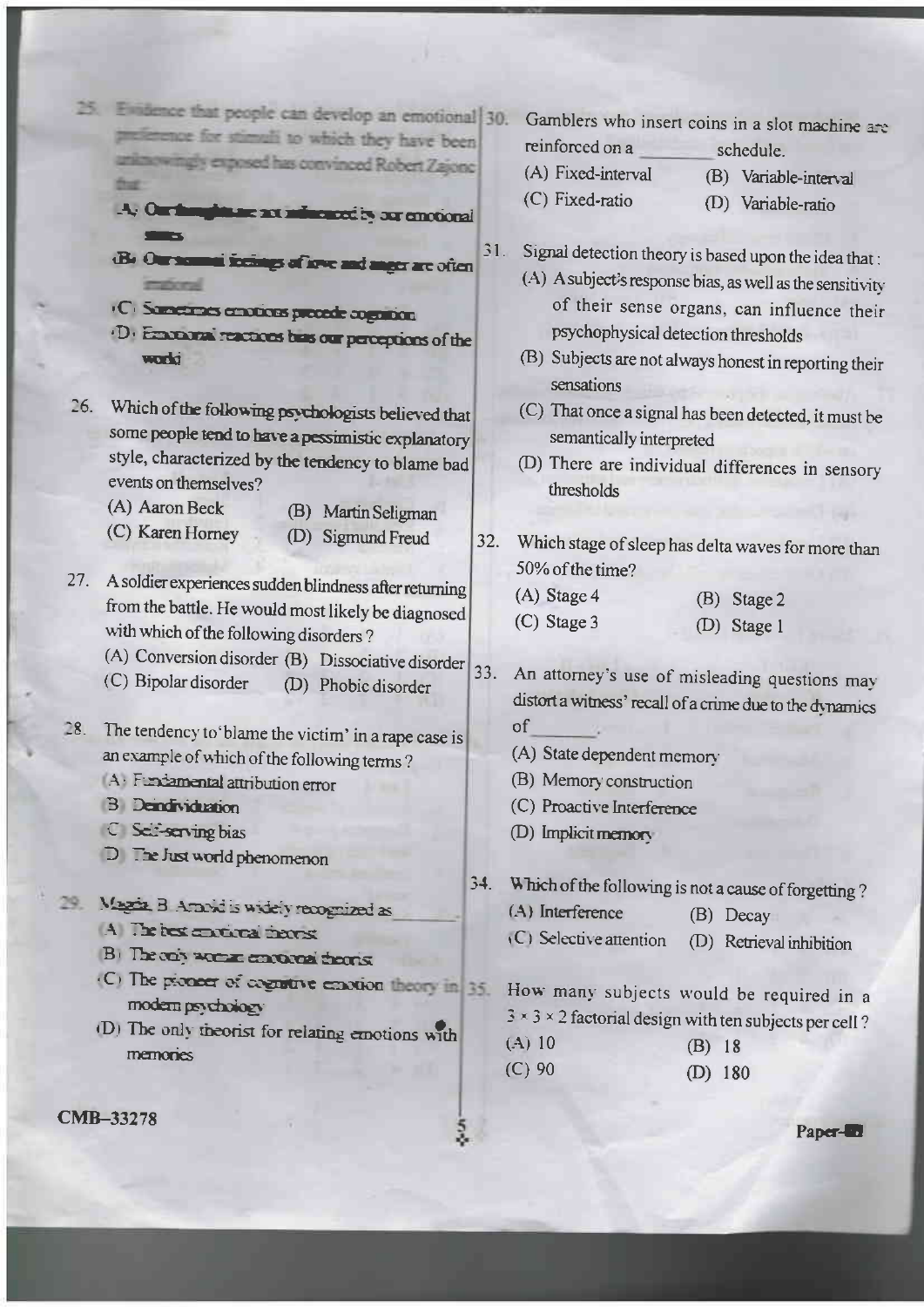| 36. | Which of the following clinical procedure/s is/are | 39. | Match List - I with List - II and indicate your answer                                                                                         |
|-----|----------------------------------------------------|-----|------------------------------------------------------------------------------------------------------------------------------------------------|
|     | not based on classical conditioning?               |     | using the code given below:<br>List - II<br>List-I                                                                                             |
|     | Flooding<br>1.                                     |     | (Memory Concepts)<br>(Psychologists)                                                                                                           |
|     | Transference<br>2.                                 |     | Three memory system<br>p. George Miller<br>1.                                                                                                  |
|     |                                                    |     | q. Atkinson and Shiffrin 2.<br>Working memory                                                                                                  |
|     | Client centered therapy<br>3.                      |     | Magical number $> \pm 2$<br>3.<br><b>Bartlett</b><br>r.                                                                                        |
|     | Systematic desensitization<br>4.                   |     | 4. Constructive memory<br>s. Alan Badley                                                                                                       |
|     | $(B)$ 2 and 3 only<br>$(A)$ l only                 |     | Code:<br>S<br>r<br>p                                                                                                                           |
|     | $(D)$ 1.3 and 4 only<br>$(C)$ 1.2 and 3 only       |     | $\mathbf q$<br>3<br>$\overline{2}$<br>4<br>$\mathbf{1}$<br>(A)<br>$\overline{1}$<br>$\overline{3}$<br>$\overline{2}$<br>$\overline{4}$<br>(B)  |
| 37. | Attribution the process by which we determine the  |     | $\overline{4}$<br>$\overline{2}$<br>3<br>(C)<br>$\overline{2}$<br>3<br>4<br>(D)                                                                |
|     | causes behind other's behaviour, involves focusing |     |                                                                                                                                                |
|     | on which aspects of behaviour?                     | 40. | Match List -I with List - II and indicate your answer                                                                                          |
|     | (A) Consensus, distinctiveness and attraction      |     | using the code given below:<br>$List - \Pi$<br>List-I                                                                                          |
|     | (B) Distinctiveness, consistency and influence     |     | Sleep<br>Cerebellum<br>1.                                                                                                                      |
|     |                                                    |     | <b>Emotions</b><br>Reticular Formation<br>2.                                                                                                   |
|     | (C) Consensus, consistency and distinctiveness     |     | Reflexive activities<br>Mechalla                                                                                                               |
|     | (D) Distinctiveness, influence and attraction      |     | Motor control<br>Limbic system<br>4.<br>s.<br>Code:                                                                                            |
| 38. | Match List-I with List-II:                         |     | r<br>S<br>p<br>q<br>$\overline{2}$<br>3<br>4<br>(A)<br>$\mathbf{1}$                                                                            |
|     | List - II<br>List-I                                |     | $\mathbf{1}$<br>$\overline{2}$<br>$\overline{4}$<br>$\overline{\mathbf{3}}$<br><b>B</b><br>$\overline{2}$<br>3<br>$\mathbf{1}$<br>$\circ$<br>4 |
|     | (Psychologist)<br>(Concept)                        |     | $\overline{2}$<br>3<br>4<br>(D)                                                                                                                |
|     | Bowlby:<br>Parenting styles<br>1.<br>p.            |     |                                                                                                                                                |
|     | Attachment<br>2.<br>Piaget<br>q.                   | 41. | Match List-I with List-II and use the following code<br>for your answer:                                                                       |
|     | 3.<br><b>Bandura</b><br>Reciprocal<br>r.           |     | List-II<br>List-I                                                                                                                              |
|     | Determinism                                        |     | Morpheme<br>Meaning of words<br>1.<br>p.                                                                                                       |
|     | <b>Barnond</b>                                     |     | Phoneme<br>Rules that govern<br>2.<br>q.                                                                                                       |
|     | Centration<br>4.<br>$S_{+}$                        |     | the order of words<br><b>Semantics</b><br>Smallest unit of<br>3 <sub>1</sub>                                                                   |
|     | Code:                                              |     | r.<br>sound                                                                                                                                    |
|     | p<br>S<br>$\mathsf{q}$                             |     | <b>Syntax</b><br>Smallest unit of<br>4.<br>S <sub>1</sub>                                                                                      |
|     | (A)<br>$\overline{2}$<br>4                         |     | meaning                                                                                                                                        |
|     | $\overline{3}$<br>$\cdot$ B<br>$\overline{4}$      |     | Code:                                                                                                                                          |
|     | 3<br>$\overline{a}$<br>$\subset$                   |     | S<br>p<br>$\overline{\mathbf{3}}$<br>$\overline{4}$<br>$\overline{c}$<br>(A)                                                                   |
|     | G.                                                 |     | $\frac{3}{4}$<br>$\overline{2}$<br>(B)<br>4                                                                                                    |
|     |                                                    |     | $\overline{3}$<br>$\overline{2}$<br>(C)<br>$\mathbf{1}$                                                                                        |
|     |                                                    |     | $\overline{3}$<br>(D)<br>$\overline{4}$                                                                                                        |
|     |                                                    |     |                                                                                                                                                |

**CMB-33278** 

Paper-III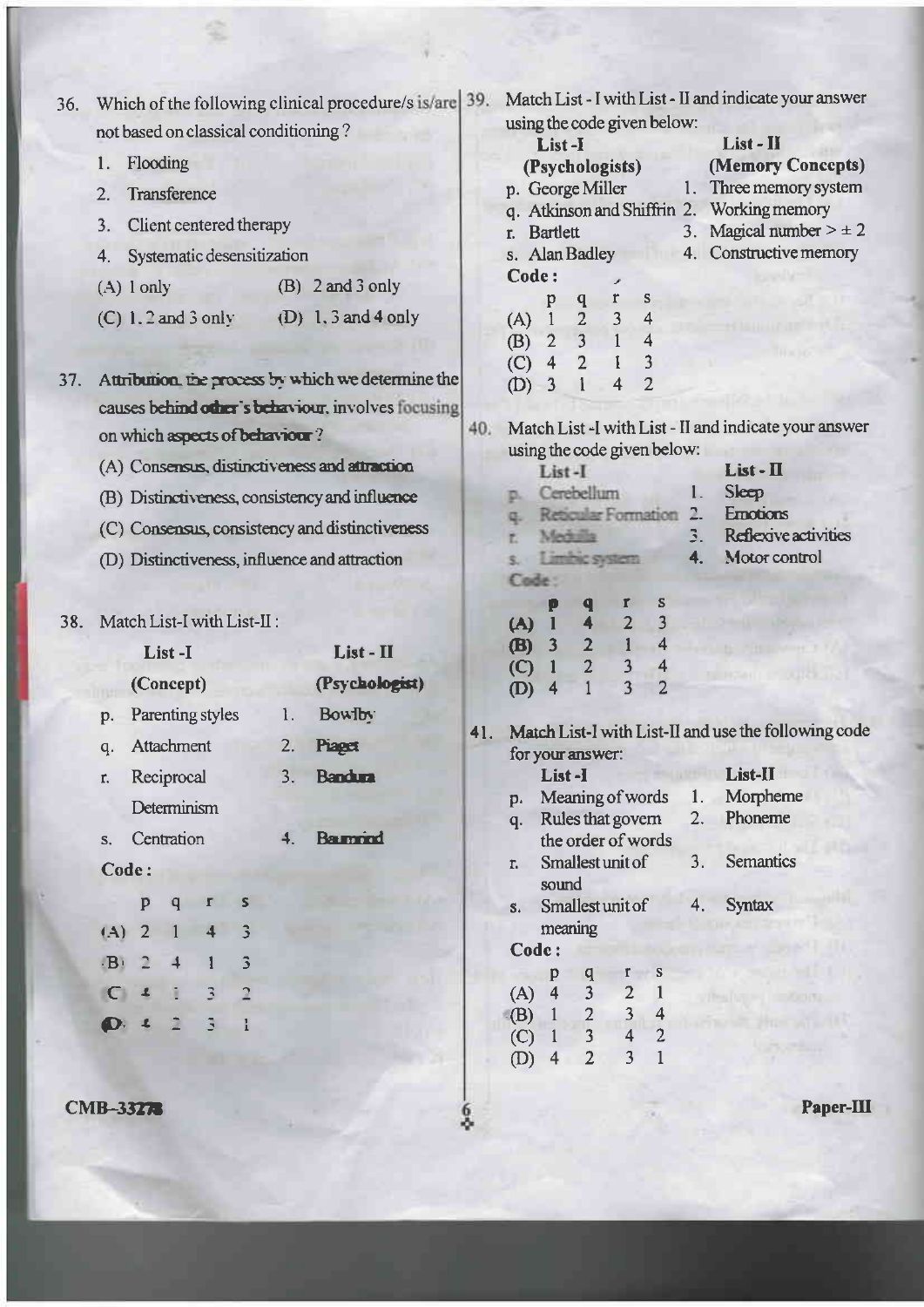|     | The F-ratio is a ratio of                                                                                                                                                                                                                                                                                    |     |                                                                                                                                                                                                                                                                                                                                      |
|-----|--------------------------------------------------------------------------------------------------------------------------------------------------------------------------------------------------------------------------------------------------------------------------------------------------------------|-----|--------------------------------------------------------------------------------------------------------------------------------------------------------------------------------------------------------------------------------------------------------------------------------------------------------------------------------------|
|     | (A) Variance estimates (B) Alpha levels<br>(C) Degrees of freedom (D) Observed means                                                                                                                                                                                                                         |     | 47. Which of the following statements is true about<br>people's response to subliminal stimulation?<br>(A) They experience a sense of discomfort whenever<br>they are exposed to subliminal stirmuli.                                                                                                                                |
|     | 43. In a repeated measures ANOVA, with twenty<br>subjects, each subject was tested under all three<br>experimental conditions, the conditions X subjects<br>variance (also used as an estimate of error variance)<br>would be based on<br>degrees of freedom.<br>$(A)$ 3<br>$(B)$ 19<br>$(C)$ 38<br>$(D)$ 57 |     | (B) Their subconscious minds are incapable of<br>resisting subliminally presented suggestions.<br>(C) They are more sensitive to subliminal sounds than<br>to subliminal sights.<br>(D) They are capable of processing information<br>without any conscious awareness of doing so.                                                   |
| 44. | Three A's - Achievement, Affiliation and Aggression<br>are reflected in:<br>(A) Emotion<br>Motivation<br>(B)<br>(C) Ambition<br>Expectation<br>(D)                                                                                                                                                           | 48. | The neurotransmitters called as feel good hormones<br>are known as :<br>(A) Dopamine<br>(B) Endorphines<br>(C) Acetylcholine<br>(D) GABA                                                                                                                                                                                             |
|     | 45. Which of the following is/are the process theories of<br>work motivation?<br>1.<br>McClelland's theory of needs<br>$\overline{2}$<br>Herzberg's two-factor theory of work motivation<br>3.<br>Porter-Lawler's performance satisfaction theory<br>4. Vroom's expectancy theory                            | 49. | The perception of a stimulus that is below the threshold<br>for conscious experience is termed as :<br>(A) Just noticeable difference<br>(B) Differential threshold<br>(C) Signal detection<br>(D) Subliminal perception                                                                                                             |
| 46. | Code:<br>$(A)$ 4 only<br>$1 & 3$ only<br>(B)<br>$(C)$ 2 & 4 only<br>$3 & 4$ only<br>(D)<br>Which of the following would be the first step in a<br>shaping procedure designed to produce bur pressing<br>$max$ ?                                                                                              | 50. | The technique involved in guidance which is called<br>"The heart of the guidance programme" is<br>(A) The case study<br>(B) The interview<br>(C) The cumulative record<br>(D) Aptitude test                                                                                                                                          |
|     | (A) Place the rat on the lever and reward it<br>(B) Reward the rat as soon as it is placed in the<br><b>chamber</b><br>$(C)$ Wait until the rat pushed the bar by chance, then<br>reward it<br>(D) Reward rat for facing the bar                                                                             | 51. | According to Elizabeth Kubler-Ross most people<br>experience predictable stages when they face<br>impending death. Which is the correct sequence of<br>the stages?<br>(A) Anger, sadness, bargaining, denial, acceptance<br>(B) Bargaining, anger, denial, sadness, acceptance<br>(C) Acceptance, anger, bargaining, denial, sadness |

(D) Denial, anger, bargaining, sadness, acceptance

Paper-III

CMB-33278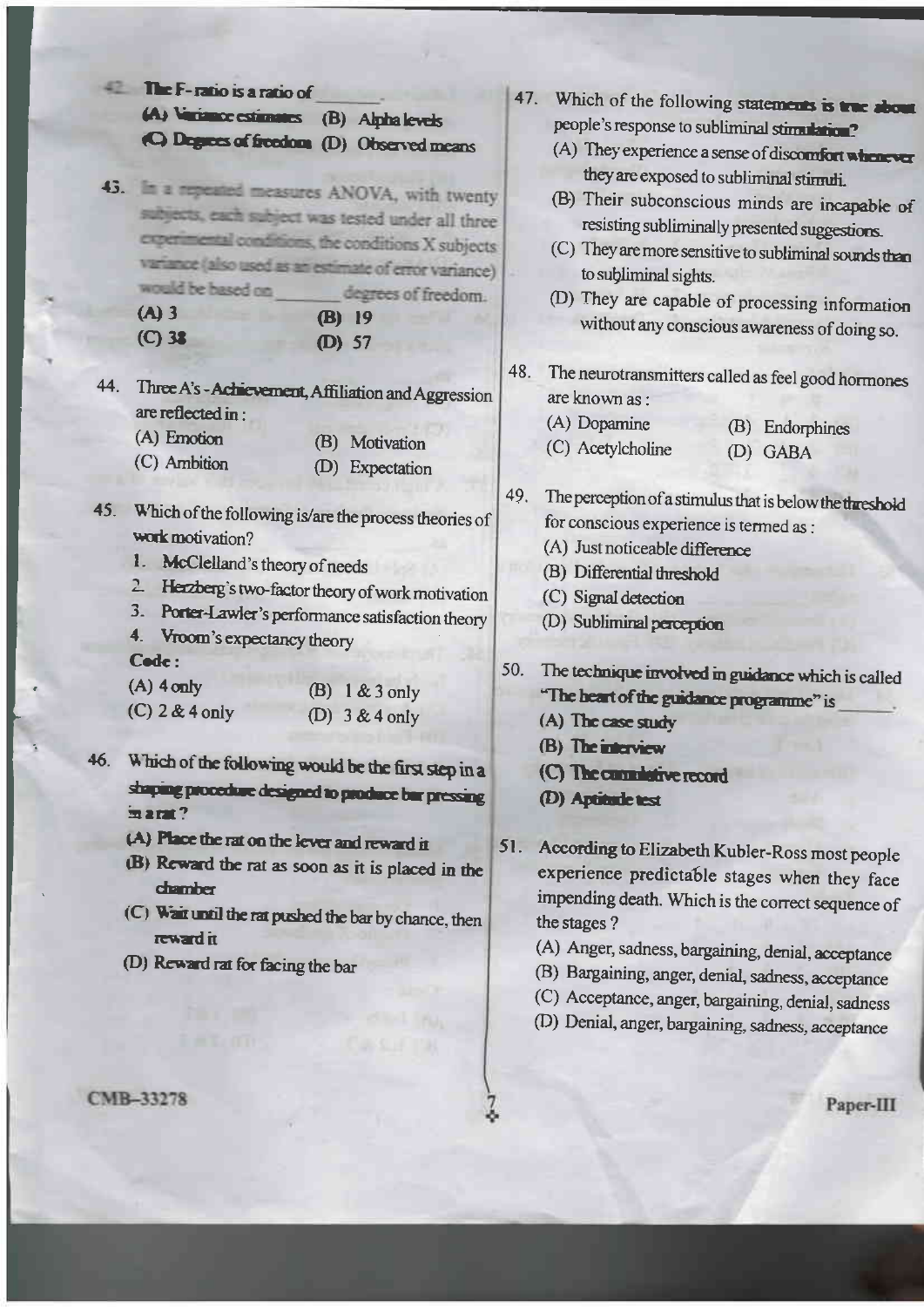|     |                                                    |                                                      |                   |                         |                                   |                             |                             | Match List - I with List - II and indicate your answer 55. |                       |                                                | Latha's thumb sucking has become habitual because          |
|-----|----------------------------------------------------|------------------------------------------------------|-------------------|-------------------------|-----------------------------------|-----------------------------|-----------------------------|------------------------------------------------------------|-----------------------|------------------------------------------------|------------------------------------------------------------|
|     |                                                    |                                                      |                   |                         |                                   | using the code given below: |                             |                                                            |                       |                                                | she begins to feel less anxious whenever she sucks         |
|     |                                                    | List-I                                               |                   |                         |                                   |                             | List - II<br>(Psychologist) |                                                            |                       | her thumb. This illustrates the processes of : |                                                            |
|     | (Concept)                                          |                                                      |                   |                         |                                   |                             |                             |                                                            |                       | (A) Generalisation                             |                                                            |
|     | D.                                                 |                                                      | Four A's of       |                         |                                   |                             | 1. Anna Freud               |                                                            |                       | (B) Extinction                                 |                                                            |
|     |                                                    |                                                      | Schizophrenia     |                         |                                   |                             |                             |                                                            |                       | (C) Classical conditioning                     |                                                            |
|     | $q_{\cdot}$                                        |                                                      | defense Mechanism |                         |                                   |                             |                             | Theory of Ego- 2. E. Blenler                               |                       | (D) Operant conditioning                       |                                                            |
|     | r.                                                 |                                                      |                   |                         |                                   |                             |                             | Separation Anxiety 3. H. Selye                             |                       |                                                |                                                            |
|     | $S-$                                               |                                                      |                   |                         |                                   |                             | General Adaptation 4.       | Otto Rank                                                  |                       |                                                | 56. When the same group of individuals is studied          |
|     |                                                    |                                                      | Syndrome          |                         |                                   |                             |                             |                                                            |                       |                                                | over a period of time; the study method is know            |
|     | Code:                                              |                                                      |                   | 538                     |                                   |                             |                             |                                                            |                       | as                                             |                                                            |
|     |                                                    | p                                                    |                   | $\mathbf{q}$            | $\mathbf r$                       | s                           |                             |                                                            |                       | (A) Longitudinal                               | (B) Sequential                                             |
|     |                                                    |                                                      | (A) 2 1 4         |                         |                                   | $\overline{\mathbf{3}}$     |                             |                                                            |                       | (C) Cross-sectional                            | (D) Recapitulation                                         |
|     |                                                    |                                                      | $(B)$ 2 4 1       |                         |                                   | $\overline{3}$              |                             |                                                            |                       |                                                |                                                            |
|     | $(C)$ 4                                            |                                                      |                   | $1 \quad 3$             |                                   | $\overline{2}$              |                             |                                                            | 57.                   |                                                | A high correlation between two halves of a test            |
|     | $(D)$ 4                                            |                                                      | $\overline{2}$    |                         | $\overline{3}$                    |                             |                             |                                                            |                       |                                                | displaying the degree of internal consistency is known     |
|     |                                                    |                                                      |                   |                         |                                   |                             |                             |                                                            |                       |                                                |                                                            |
|     |                                                    |                                                      |                   |                         |                                   |                             |                             |                                                            |                       | <b>as</b>                                      |                                                            |
| 53. |                                                    |                                                      |                   |                         |                                   |                             |                             | The memory which contains factual information is           |                       | (A) Split-half reliability                     | (B) Retest reliability                                     |
|     |                                                    | called<br>(A) Semantic memory (B) Declarative memory |                   |                         |                                   |                             |                             | (C) Validity                                               | (D) None of the above |                                                |                                                            |
|     |                                                    |                                                      |                   |                         |                                   |                             |                             | (C) Procedural memory (D) Episodic memory                  |                       |                                                |                                                            |
|     |                                                    |                                                      |                   |                         |                                   |                             |                             |                                                            |                       | 58.                                            | The phenomenon of multiple personality would most          |
| 54. | Match List-I with List-II and indicate your answer |                                                      |                   |                         | likely be investigated by use of: |                             |                             |                                                            |                       |                                                |                                                            |
|     |                                                    |                                                      |                   |                         |                                   | using the code given below: |                             |                                                            |                       | (A) A representative sample                    |                                                            |
|     |                                                    |                                                      | List-I            |                         |                                   |                             |                             | List - H                                                   |                       | (B) Field experiments                          |                                                            |
|     |                                                    |                                                      |                   |                         |                                   |                             |                             | (Researcher name) (Area of Research)                       |                       | (C) The double-blind procedure                 |                                                            |
|     | p.                                                 |                                                      | Asch              |                         |                                   |                             | 1.                          | Obedience                                                  |                       | (D) Case studies                               |                                                            |
|     | q.                                                 |                                                      | Sherif            |                         |                                   |                             | 2.                          | Conformity                                                 |                       |                                                |                                                            |
|     | r.                                                 |                                                      | Milgram           |                         |                                   |                             | 3.                          | <b>Cognitive Dissonance</b>                                | 59.                   |                                                | Mental retardation is the result of which of the following |
|     | S.                                                 |                                                      | Festinger         |                         |                                   |                             | 4.                          | Norm Formation                                             |                       | genetic causes?                                |                                                            |
|     |                                                    | Code:                                                |                   |                         |                                   |                             |                             |                                                            |                       | Down syndrome                                  |                                                            |
|     |                                                    |                                                      | p                 | $\overline{q}$          | r                                 | s                           |                             |                                                            |                       | Fragile-X syndrome<br>2.                       |                                                            |
|     | (A)                                                |                                                      | $\overline{2}$    | $\overline{\mathbf{4}}$ | $\mathbf{l}$                      | 3                           |                             |                                                            |                       | Phenyl ketonuria (PKU)                         |                                                            |
|     | B <sub>1</sub>                                     |                                                      | $\overline{2}$    | $\mathbf{3}$            | 4                                 |                             |                             |                                                            |                       | 3.                                             |                                                            |
|     | O                                                  |                                                      | $\mathbf{1}$      | $\overline{2}$          | 3                                 | 4                           |                             |                                                            |                       | Code:                                          |                                                            |
|     | D                                                  |                                                      | 4                 | $\overline{\mathbf{3}}$ |                                   | $\overline{2}$              |                             |                                                            |                       | $(A)$ 1 only                                   | 1 & 83<br>(B)                                              |
|     |                                                    |                                                      |                   |                         |                                   |                             |                             |                                                            |                       | $(C)$ 1, 2 & 3                                 | (D) $2 & 3$                                                |
|     |                                                    |                                                      |                   |                         |                                   |                             |                             |                                                            |                       |                                                |                                                            |
|     | CMB-3327                                           |                                                      |                   |                         |                                   |                             |                             |                                                            | 8g                    |                                                | Paper-III                                                  |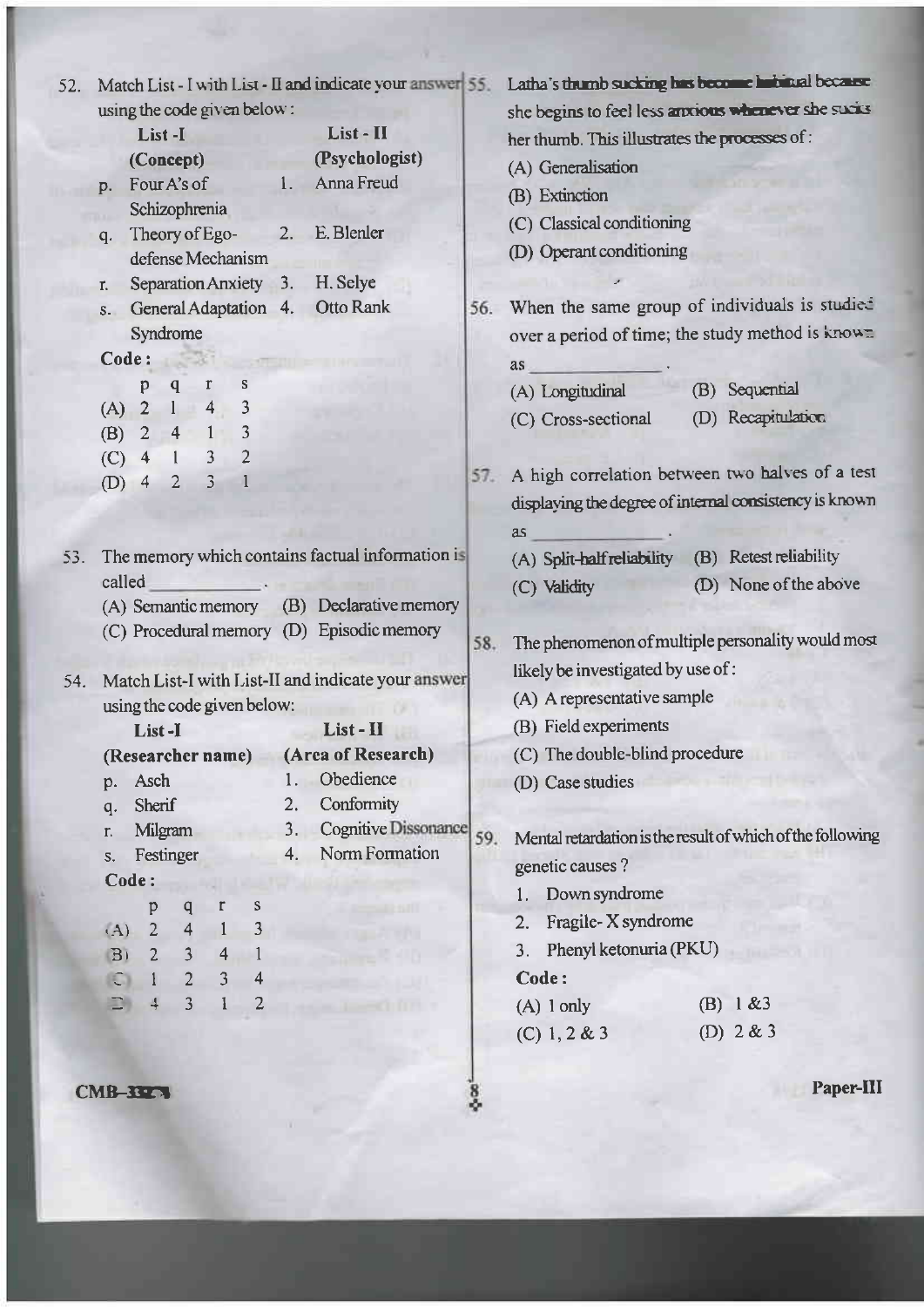| 60. |                                               | If a scale measures the correlation between the test | 64. |                                            | Identify the situational factors that enhance or inhibit |
|-----|-----------------------------------------------|------------------------------------------------------|-----|--------------------------------------------|----------------------------------------------------------|
|     | scores and future performance, it is called : |                                                      |     | helping:                                   |                                                          |
|     | Concurrent validity<br>1.                     |                                                      |     | Attraction<br>1.                           |                                                          |
|     | 2. Predictive validity                        |                                                      |     | <b>Attribution</b><br>2.                   |                                                          |
|     | <b>Content validity</b><br>3.                 |                                                      |     | Prosocial models<br>3.                     |                                                          |
|     | 4. Face validity                              |                                                      |     | <b>Stranger</b><br>4.                      |                                                          |
|     | Code:                                         |                                                      |     | $(A)$ 1 & 2 only                           | $(B)$ 2 & 3 only                                         |
|     | (A) 1 & 2                                     | (B) $3 & 4$                                          |     | $(C)$ 2, 3 & 4 only                        | (D) $1, 2 & 3$ only                                      |
|     | $(C)$ 1 only                                  | $(D)$ 2 only                                         |     |                                            |                                                          |
|     |                                               |                                                      | 65. |                                            | Identify Kohlberg's stages of moral development in       |
| 61. |                                               | Arrange the indicators of mental development in the  |     | sequence:                                  |                                                          |
|     | order of their evolution:                     |                                                      |     | <b>Conventional level</b><br>1.            |                                                          |
|     | (A) IQ-DIQ-MA                                 | (B) DIQ-MA-IQ                                        |     | 2. Preconventional level                   |                                                          |
|     | $(C)$ MA-IQ-DIQ                               | (D) DIQ-IQ-MA                                        |     | 3. Post conventional level                 |                                                          |
|     |                                               |                                                      |     | $(A)$ 1, 2, 3                              | $(B)$ 2, 3, 1                                            |
| 62. |                                               | A statistical technique for combining the results of |     | $(C)$ 2, 1, 3                              | (D) $3, 2, 1$                                            |
|     |                                               | many studies on the same subject is known            |     |                                            |                                                          |
|     | <b>as</b>                                     |                                                      | 66. |                                            | Undifferentiated schizophrenia is characterized by :     |
|     | Multiple regression<br>1.                     |                                                      |     | <b>Delusional behavior</b><br>1.           |                                                          |
|     | Discourse Analysis<br>2.                      |                                                      |     | Hallucination<br>2.                        |                                                          |
|     | <b>Meta analysis</b><br>3.                    |                                                      |     | Incoherence<br>3.                          |                                                          |
|     | <b>Factor analysis</b><br>4.                  |                                                      |     | $(A)$ 1 only                               | $(B)$ 2 only                                             |
|     | Code:                                         |                                                      |     | $(C)$ 3 only                               | (D) $1, 2 & 3$                                           |
|     | (A) 1 & 2                                     | (B) $3 & 4$                                          |     |                                            |                                                          |
|     | $(C)$ 3 only                                  | $(D)$ 1 only                                         | 67. |                                            | Identify the correct sequence of Rational Emotive        |
|     |                                               |                                                      |     | Therapy process proposed by Ellis:         |                                                          |
| 63. |                                               | Match List-I with List-II and indicate your answer   |     | <b>Belief</b> system<br>1.                 |                                                          |
|     | using the code given below:                   |                                                      |     | <b>Disputation/Challenging</b><br>2.       |                                                          |
|     | List-I                                        | List - II                                            |     | 3. Consequence                             |                                                          |
|     | (Concept)                                     | (Researcher Name)                                    |     | 4. Effects/Outcome                         |                                                          |
|     | Achievement<br>p.                             | Anderson<br>1.                                       |     | $(A)$ 1, 2, 3, 4                           | (B) $1, 2, 4, 3$                                         |
|     | motivation                                    |                                                      |     | $(C)$ 1, 3, 2, 4                           | (D) $2, 3, 1, 4$                                         |
|     | q. Affiliation                                | Lewin<br>2.                                          |     |                                            |                                                          |
|     | Aggression<br>r.                              | Mc Clelland<br>3.                                    | 68. | Flash bulb memories are                    |                                                          |
|     | Conflict<br>$S_{+}$                           | Heider<br>4.                                         |     |                                            | 1. Graphic, detailed remembrances of striking            |
|     | Code:                                         |                                                      |     | events                                     |                                                          |
|     | $\mathbf{r}$<br>P<br>q                        | S                                                    |     | 2. Perfectly accurate memories             |                                                          |
|     | (A) 3 4 1                                     | $\overline{2}$                                       |     | Sometimes not perfectly accurate<br>3.     |                                                          |
|     | (B) $4$ 1 2                                   | $\mathbf{3}$                                         |     | 4. Helpful to understand retrieval process |                                                          |
|     | (C) 3 2 1                                     | $\overline{4}$                                       |     | (A) 1, 2 & 4                               | (B) $1 & 2$                                              |
|     | $\overline{3}$<br>$\overline{2}$<br>$(D)$ 1   | $\overline{\mathbf{4}}$                              |     | $(C)$ 1 only                               | (D) 1, 3 & 4                                             |
|     |                                               |                                                      |     |                                            |                                                          |
|     | <b>CMB-33278</b>                              |                                                      |     |                                            | Paper III                                                |